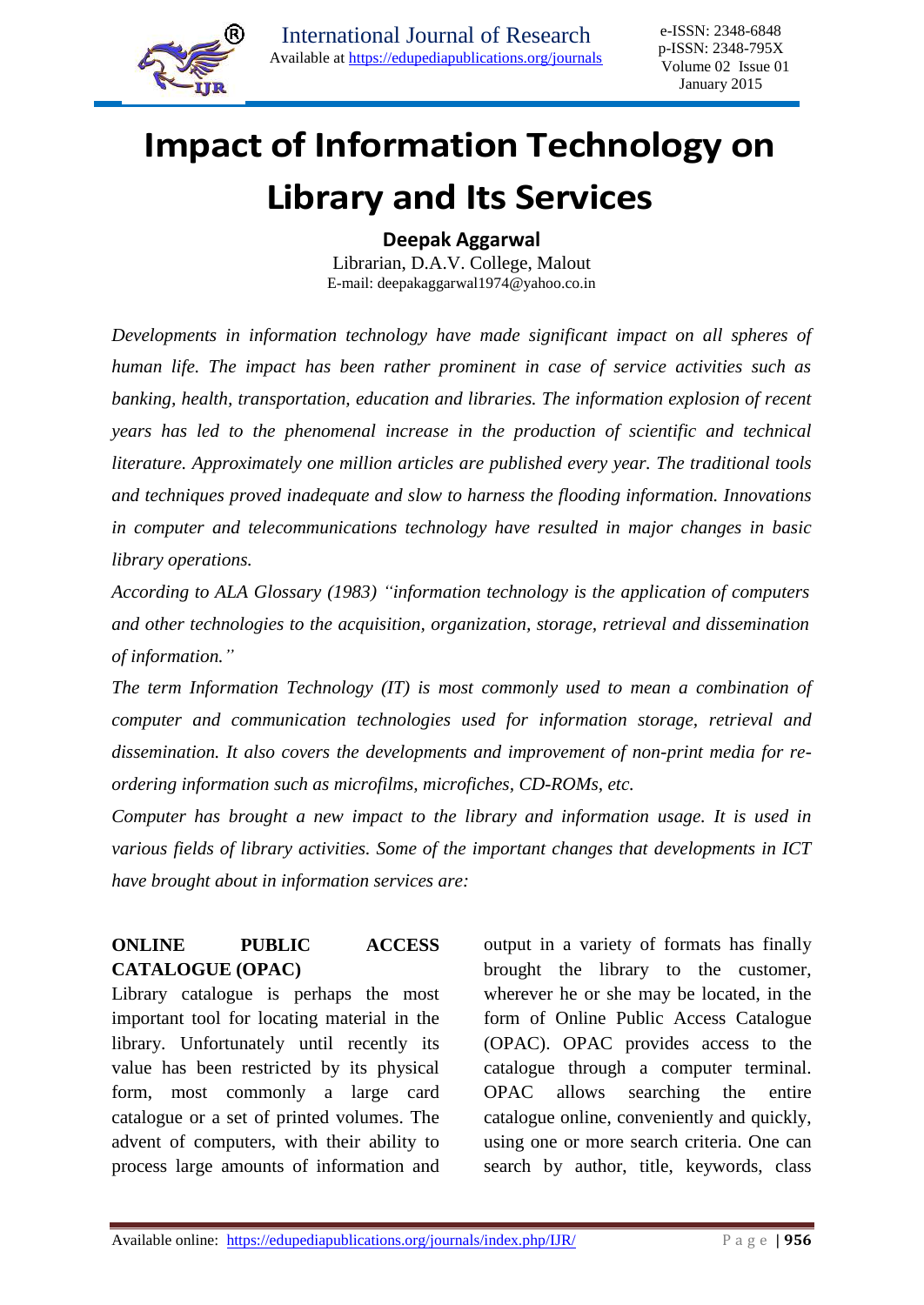

Ī

number or one or more of these combined together. OPAC even shows the current status of a book, whether it is loaned out, available on the shelf or lying elsewhere.

**BIBLIOGRAPHIC SERVICE:** 

Compilation of bibliographies, reading lists and state-of-art reports are very parts of LIS work, particularly in research and academic libraries. Browsing through the manual indexes and abstracts is a tedious and time consuming work, and does not always produce up to date result. Availability of databases in electronic form on CD-ROM or online, offers convenient, efficient and cost-effective information retrieval.

**CURRENT AWARENESS SERVICE:**  Current Awareness Services has been important means for keeping the users up to date in their areas of interest. A current awareness service may be as simple as copy of table of contents or a bulletin containing bibliographic records, of articles selected from the current issues of journals and other material, and usually organized by subjects. Libraries now compile current awareness bulletins using predefined search strategy and running on the database either on CD-ROM or online periodically and getting the desired output.

## **DOCUMENT DELIVERY SERVICE**

Locating a source and procuring the document requires considerable time and efforts and the process is laden with uncertainties. ICT has made the document delivery services very simple and reliable. From searching the holdings to ordering and delivery have been benefited by the use of ICT. A large number of libraries now host their up to date holdings on their website and can be searched on internet.

# **INTER-LIBRARY LOAN AND UNION CATALOGUES**

It is not possible for libraries to have everything that its clients may need. No library can fulfill all the needs of its users from its collection. Libraries use interlibrary loan services from other libraries and commercial organizations for copies of research papers not held by them. Resource sharing through Inter-library loan is a necessity for the libraries. Access to the catalogue of partner libraries is crucial to inter-library lending. Union catalogues, standardization and machine readable catalogues are aimed at promoting resource sharing.

## **AUDIO-VISUAL SERVICES**

Audio-visual materials are important sources of information, education and entertainment. Many libraries particularly media libraries and large academic and public libraries hold audio visual material such as music, films, pictures and photographs, etc.

## **ACCESS TO WEB BASED RESOURCES**

**INTERNET**: Internet has emerged as the largest repository of knowledge and information containing billions of documents, a major part of which is available free of cost. It means that the library has access to more reference tools that are more up to date and cheaper. Finding particular information in an electronic reference tool is also very convenient and fast. Search engines now provide tremendous power to search and select Internet information effectively and in a user friendly manner.

**ELECTRONIC JOURNALS:** Electronic Journals can be accessed via internet from any web-enabled system. Depending on the type of subscription, one or more users can access the service simultaneously; either directly from an independent web-enabled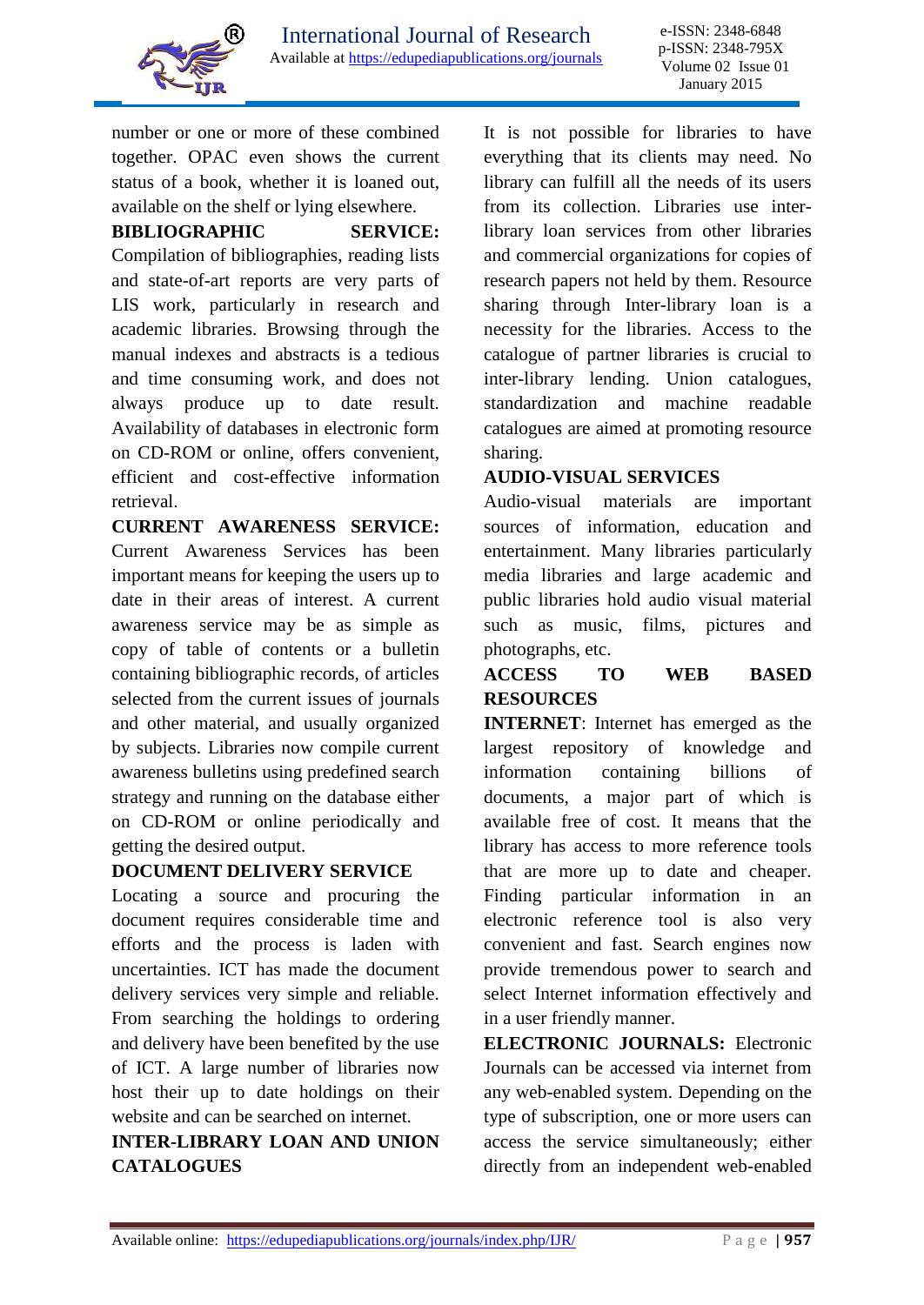

Ī PC or in a local area network through a proxy server (IP addresses based access). Electronic journals also offer benefit of full text searching and downloading of articles. Many publishers of electronic journals offer their journals through consortia of libraries at much lower rates. INDEST (Indian Digital Library of Engineering, Science and Technology)*,* and INFLIBNET are two of such consortia operating in India. Access to articles in electronic journals can also be made through aggregator services which offer searchable databases of contents of e-journals from several publishers, and links to journal site for full text. Emerald, OCLC and J-Gate are some of the example of e-journal aggregator services.

**ELECTRONIC BOOKS:** E-Book has been described as a text analogous to a book that is in digital form to be displayed on a computer screen. E-books can be read just like a paper book, using dedicated ebook reader such as GemStar eBook or on a computer screen after downloading it. There are also some newer technologies developing such as electronic paper, which is much like paper, except that the text can be changed, and talking books in MP3 format. E-book offer advantages like portability, 24x7 access, text search, annotation, linking, and multimedia and self-publishing possibilities. Development of e-book is still in the infancy stage and issues like compatibility, e-book readers, availability and intellectual property rights are to be addressed before it can be implemented on large scale.

**ELECTRONIC THESIS AND DISSERTATIONS (ETD):** Dissertations and theses produced at universities are important sources of information and knowledge for further research. A large number of universities have converted their theses and dissertation collection into digital libraries and have made it available on Internet for global access. A number of universities have also implemented Electronic Theses and Dissertation programmes, where researchers submit theses in electronic format. Some initiatives such as Networked Digital Library of Dissertation and Theses (NDLTD) [\(www.ndltd.org\)](http://www.ndltd.org/) in development of web based union catalogues of ETDs submitted over 100 libraries throughout the world are worth mentioning.

**PATENTS:** Many patent issuing authorities now have made their complete full text patent records online. For example United States patent documents can be searched and downloaded free of cost from [\(www.uspto.gov/patft/index.html\)](http://www.uspto.gov/patft/index.html). Some of the commercial organizations such as Derwent also provide downloading of fulltext patent from either an online database vendor (e.g. Dialog, STN) or directly from their site to the subscribers.

**COURSE MATERIAL:** A large number of web based courseware and teaching aids are being developed to facilitate flexible open learning by many universities and commercial organizations. Many academic institutions have adopted such course material for their curricula. Libraries can provide access to course material to the learners and teacher and thus contribute to open learning. This can be done by providing links to the courseware sites through subject gateways or provide local access after downloading the material. Some of the important sites where web based course material and tools can be found are Ask ERIC [\(http://ericir.syr.edu/\)](http://ericir.syr.edu/), IGNOU, New Delhi, CAREO-Campus Alberta Repository of Educational Objects